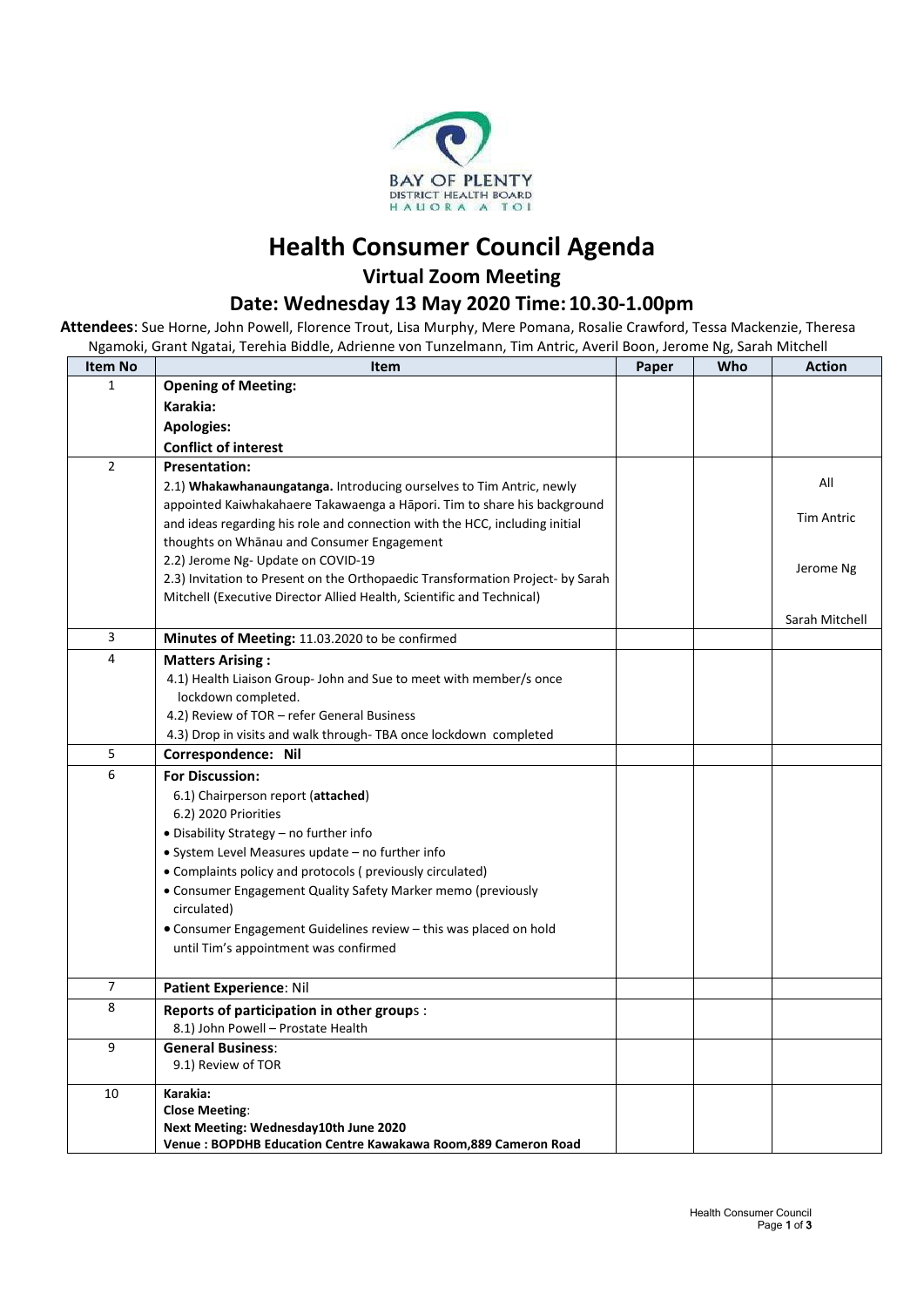

# Health Consumer Council **Matters Arising 2020**

| <b>Meeting Date</b> | Item | <b>Action Required</b> |  |  |
|---------------------|------|------------------------|--|--|
|                     |      |                        |  |  |
|                     |      |                        |  |  |
|                     |      |                        |  |  |
|                     |      |                        |  |  |
|                     |      |                        |  |  |
|                     |      |                        |  |  |
|                     |      |                        |  |  |

#### **Virtual Zoom Meeting Instruction:**

Topic: BOPDHB Consumer Council

Time: May 13, 2020 10:30 AM Auckland, Wellington

#### **Join Zoom Meeting:**

<https://bopdhb.zoom.us/j/93691418399>

Click on the link to join the meeting. You do not need a Zoom account to participate.

#### **Meeting ID: 936 9141 8399**

#### **One tap mobile**

+6498846780,,93691418399# New Zealand

+6448860026,,93691418399# New Zealand

#### **Dial by your location**

- +64 9 884 6780 New Zealand
- +64 4 886 0026 New Zealand

#### **Meeting ID: 936 9141 8399**

Find your local number[: https://bopdhb.zoom.us/u/abvDy0kVNy](https://bopdhb.zoom.us/u/abvDy0kVNy)